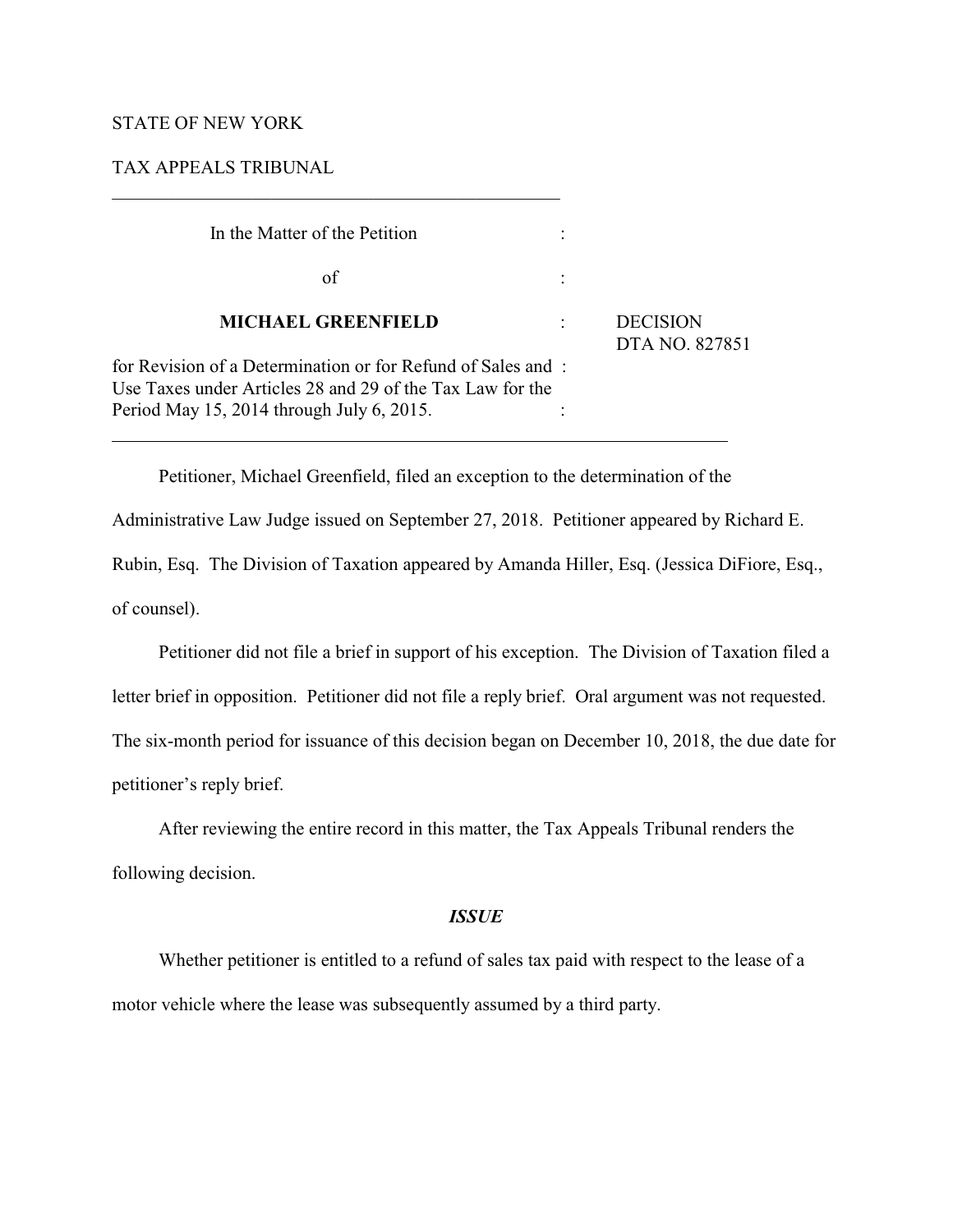## *FINDINGS OF FACT*

We find the facts as determined by the Administrative Law Judge. Those facts appear below.

1. On May 15, 2014, petitioner, Michael H. Greenfield, a resident of New York State,

entered into an agreement for the lease of an automobile with BMW Financial Services. At the

time he entered into the lease agreement, petitioner paid sales tax in the amount of \$1,604.60.

2. On July 6, 2015, the lease was assumed and transferred to a third party.

3. On or about July 31, 2015, petitioner filed a claim for refund in the amount of \$980.58.

The application for a refund stated that:

"I entered into a 36 month closed end lease with BMW Financial Services on May 15, 2014. I paid the entire tax amount (\$1604.60) upfront. The lease was assumed on 7/6/15. I want the balance of the tax money prorated and refunded to me."

4. The Division of Taxation (Division) issued a refund claim determination notice

(notice), dated December 18, 2015, denying petitioner's refund claim. The notice states:

"When an individual leases a motor vehicle for a period of one year or more, the amount due under the agreement and for the entire period covered by the lease will immediately be subject to sales tax. This lease is considered a sale, and as such, it would be taxable in a like manner as any other tangible personal property. That is, tax is due when title or possession transfers from the seller to the purchaser for a consideration. There is no provision in the sales tax law that allows for a refund of the sales tax paid be [sic] the lessee even though the agreement may be terminated prematurely.

When the original lease is subsequently assumed by an assignee, this is a separate taxable transaction. As stated above, title or possession of tangible personal property has been transferred for a consideration. In this instance, the consideration is the assumption of the lease payments and tax is due on the remaining payments on this lease as indicated above."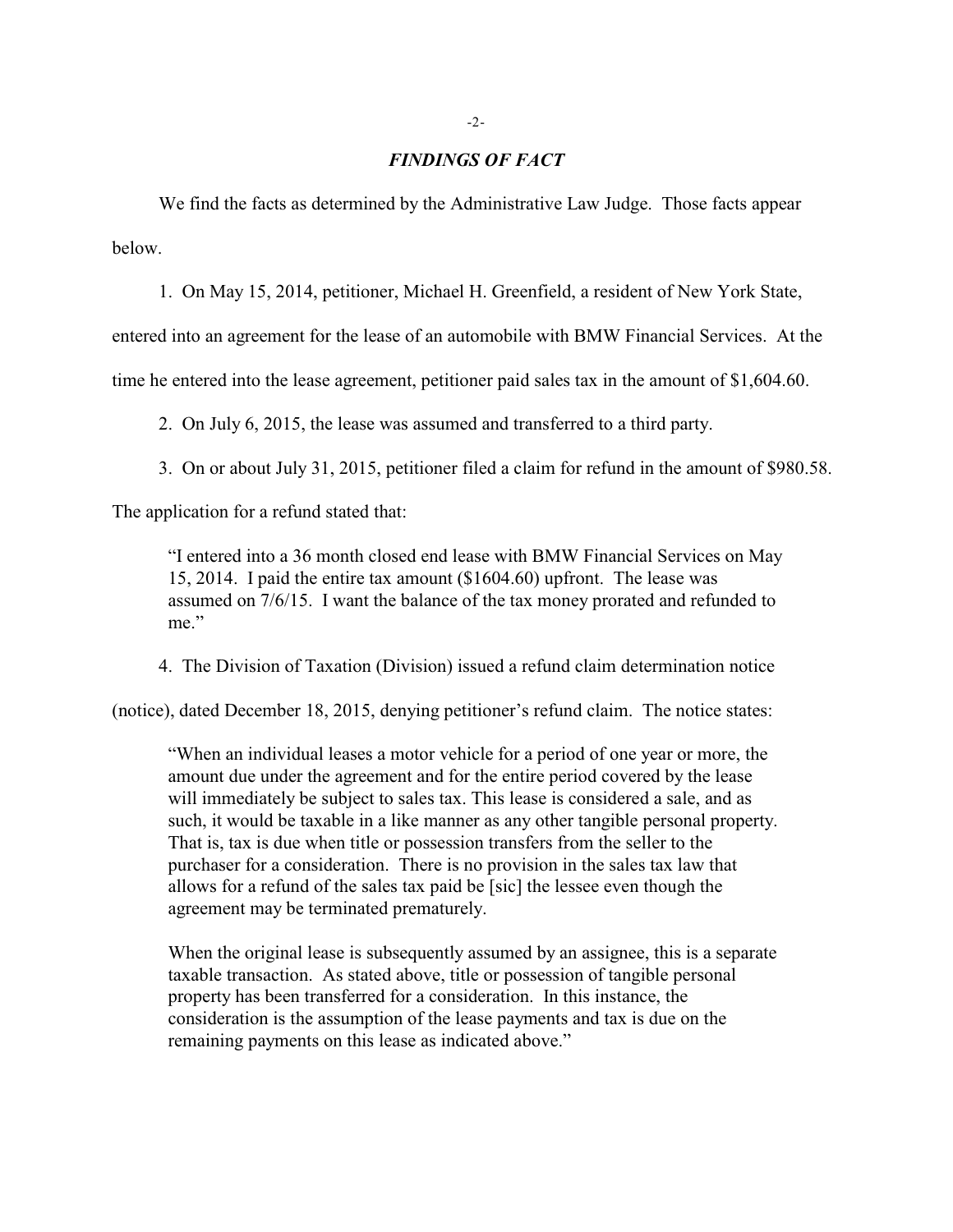#### *THE DETERMINATION OF THE ADMINISTRATIVE LAW JUDGE*

As the present matter came before her as a motion for summary determination, the Administrative Law Judge first noted that such a motion is properly granted if, upon review of all papers submitted, there is no material and triable issue of fact presented. The Administrative Law Judge observed that petitioner does not contest the facts, but rather cross-moves for summary determination in his favor. The Administrative Law Judge thus concluded that summary determination was appropriate.

Turning to the merits, the Administrative Law Judge noted that sales tax is imposed on retail sales of tangible personal property and that the statutory definition of sale includes a lease. With respect to leases of motor vehicles for a term of one year or more, the Administrative Law Judge noted that the sales tax specifically provides that all lease payments are deemed to have been made and that all sales tax is payable as of the date of the first payment under the lease. The Administrative Law Judge also noted that the Division's regulations specifically preclude a refund of sales tax when there is an early termination of a vehicle lease. The Administrative Law Judge further noted that this Tribunal has determined that an early termination of such a lease is not equivalent to a canceled contract of sale (a circumstance for which the Tax Law does provide a refund). Finally, the Administrative Law Judge rejected petitioner's contention that the present situation creates the potential for double taxation. The Administrative Law Judge cited a previous decision of this Tribunal, which found that motor vehicles are frequently resold or released throughout their useful lives and that each such transaction is generally properly subject to sales tax. Pursuant to the foregoing, the Administrative Law Judge granted the Division's motion for summary determination and denied the petition.

-3-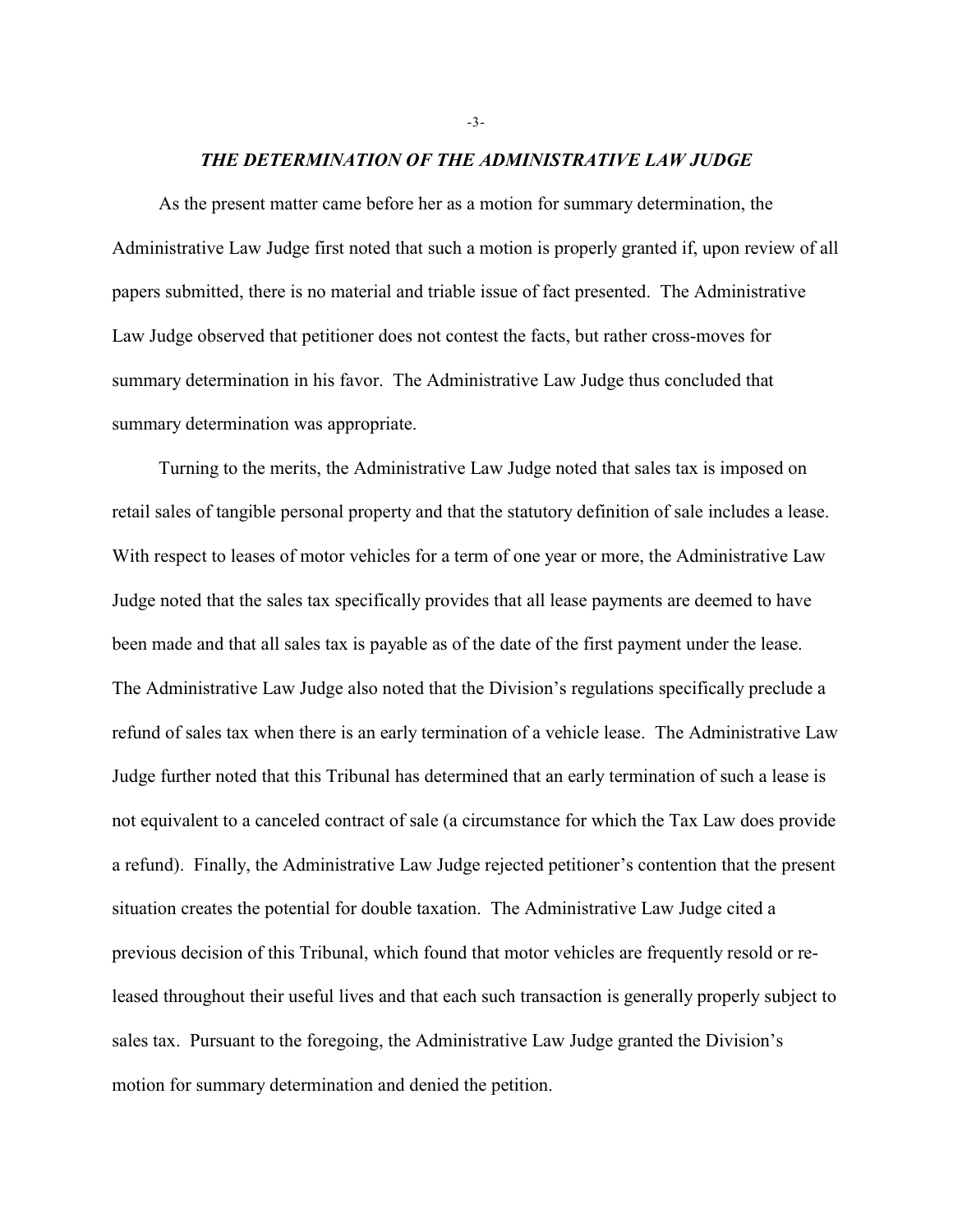### *ARGUMENTS ON EXCEPTION*

Petitioner contends that the circumstances that led to the early termination of his lease distinguish his refund claim from previous cases involving early termination of vehicle leases in which this Tribunal denied similar refund claims. As in his arguments below, petitioner does not dispute the facts as determined by the Administrative Law Judge, but argues that such facts indicate that he is entitled to a refund of sales tax attributable to the period following the assumption of the lease by the third-party.

The Division contends that the determination is correct and should be affirmed for the reasons stated therein.

## *OPINION*

As noted, the question presented arises from a motion for summary determination. Such a motion "shall be granted if, upon all the papers and proof submitted, the administrative law judge finds that it has been established sufficiently that no material and triable issue of fact is presented" (20 NYCRR 3000.9 [b] [1]). Summary determination may be granted in favor of the nonmoving party without a cross-motion (20 NYCRR 3000.9 [b] [1]).

"The proponent of a summary [determination] motion must make a prima facie showing of entitlement to judgment as a matter of law, tendering sufficient evidence to eliminate any material issues of fact from the case (citations omitted)" (*Winegrad v New York Univ. Med. Ctr.*, 64 NY2d 851, 853 [1985]). If material facts are in dispute, or if contrary inferences may be drawn reasonably from undisputed facts, then a full trial is warranted and the case should not be decided on a motion (*see Gerard v Inglese*, 11 AD2d 381 [2d Dept 1960]; *Matter of McNamara*, Tax Appeals Tribunal, January 30, 1997).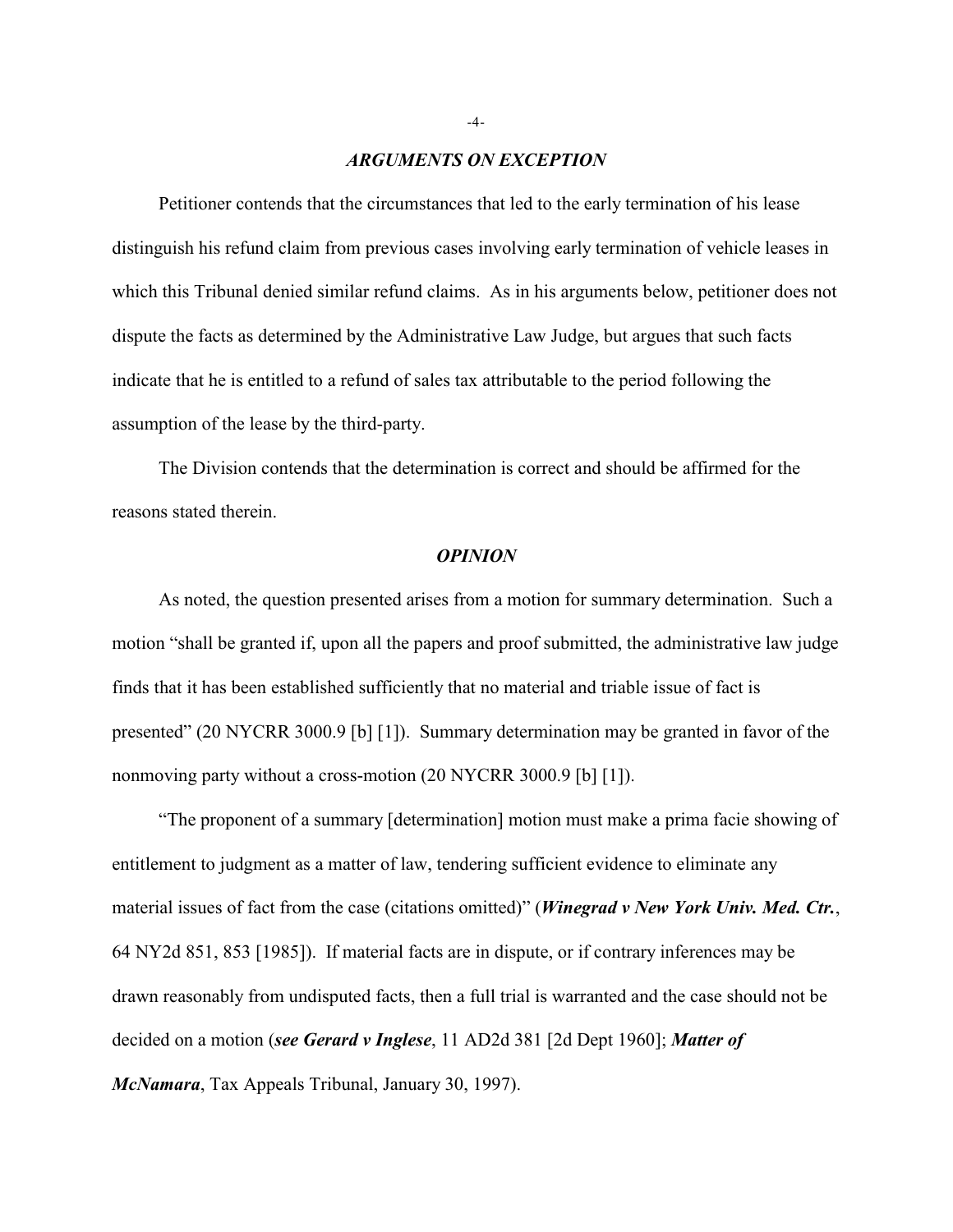As there are no material facts in dispute in the present matter, it was appropriate for the Administrative Law Judge to render a determination on the motion.

Sales tax is imposed on the retail sale of tangible personal property (Tax Law § 1105 [a]). A sale includes a lease (Tax Law § 1101 [b] [5]). With respect to a lease of an automobile for a term of one year or more, the Tax Law expressly provides that all receipts due under the full lease term are deemed to have been paid and are subject to sales tax at the lease's inception (Tax Law § 1111 [i]). Petitioner thus properly paid the total amount of sales tax due under the lease at its inception.

Sales tax may be refunded where it has been "erroneously, illegally or unconstitutionally collected or paid" (Tax Law § 1139 [a]). Petitioner's payment of sales tax in connection with his lease of the vehicle was properly made pursuant to the relevant provisions of the Tax Law as noted above. Accordingly, there is no basis upon which to refund any part of such payment. Indeed, the Division's regulations expressly preclude any credit or refund where lease payments are not actually made, "as in the case of early termination of a lease . . . since, under [Tax Law] section 1111 (i), such receipts are deemed to have been paid" (20 NYCRR 527.15 [e]). We have previously determined that this regulation is "consistent with the meaning and intent of Tax Law § 1111 (i)" (*Matter of Moerdler*, Tax Appeals Tribunal, April 26, 2001 *confirmed* 298 AD2d 778 [3rd Dept 2002]). We note also that the early termination of a vehicle lease is not equivalent to the cancellation of a contract and is thus not eligible for refund pursuant to Tax Law § 1132 (e) and 20 NYCRR 534.1 (a) and 534.6 (a) (*see Matter of Miehle*, Tax Appeals Tribunal, August 24, 2000). Clearly, petitioner's rights and obligations under the lease were not canceled but were transferred to a third party. Accordingly, we conclude, as we did in *Matter of Moerdler*, "[t]here

-5-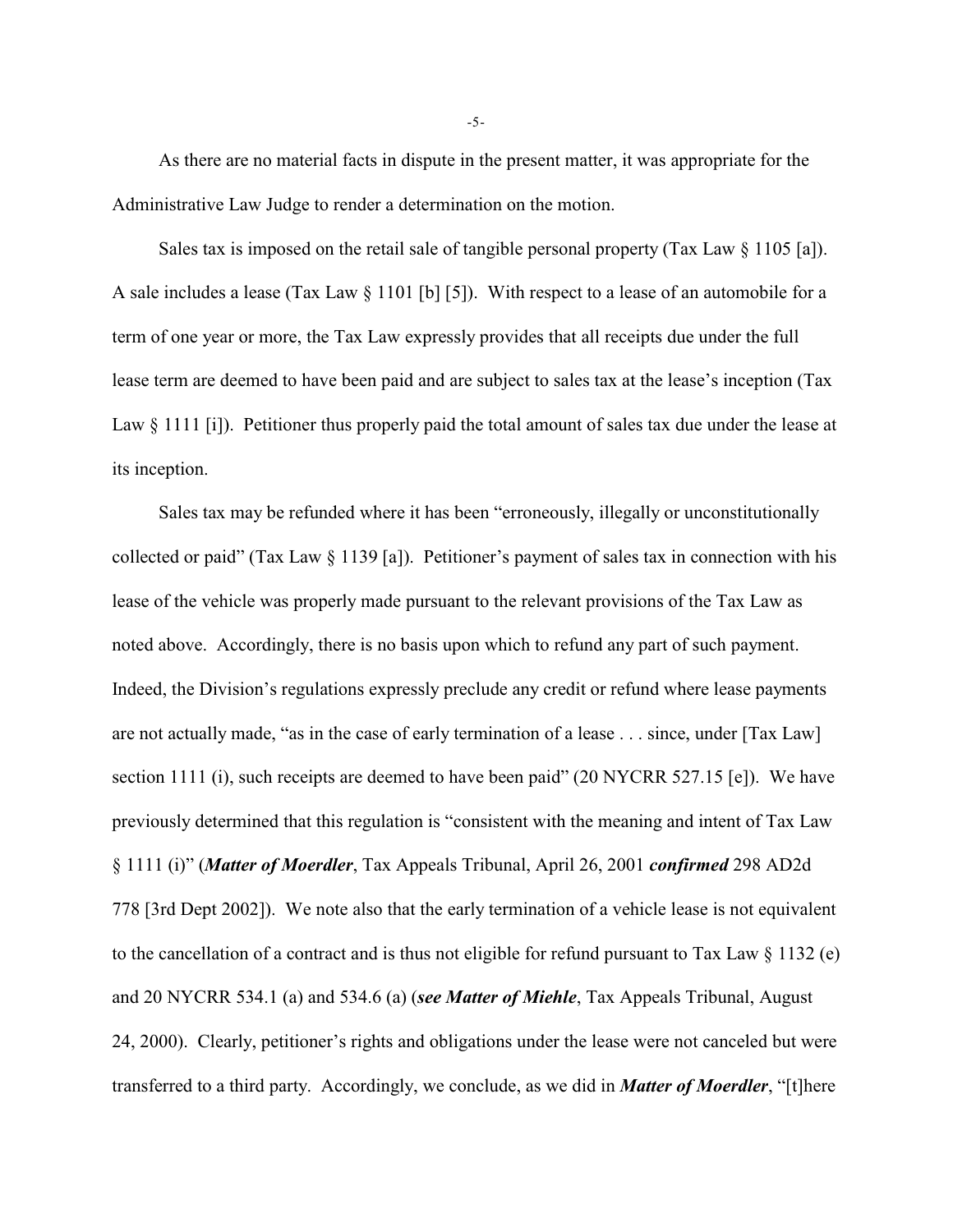is no provision in the law which provides for a refund of sales tax which is collected pursuant to Tax Law § 1111 (i)."

Petitioner urges us to consider the circumstances surrounding the termination of his lease. Although not part of the record below, petitioner's exception notes that the early termination of his lease was occasioned by the death of his wife. Petitioner contends that such circumstances distinguish the present matter from previous cases where this Tribunal has denied sales tax refunds with respect to early vehicle lease terminations (*see Matter of Moerdler* [vehicle stolen four months into the lease period]; *Matter of Miehle* [vehicle totaled in collision one month into lease period]; *Matter of Torquato*, Tax Appeals Tribunal, October 12, 2000 [taxpayer moved to California and registered vehicle there ten months into lease period]; *Matter of Gallagher*, Tax Appeals Tribunal, October 23, 2003 [taxpayer moved to New Jersey and registered vehicle there nine months into lease period]).

We disagree. While we sympathize with petitioner's circumstances, we find that the Tax Law simply does not provide the remedy he seeks.

Finally, we note our agreement with the Administrative Law Judge's finding that the specter of double taxation raised by petitioner below is a non-issue with respect to the subject lease transactions. As the Administrative Law Judge noted, we previously rejected a similar double taxation argument in *Matter of Moerdler*. We do so here as well. Both petitioner's initial lease of the vehicle and the subsequent assumption of the lease by the third party were separate and distinct retail sales under Tax Law § 1105 (a). Contrary to petitioner's claim made on exception, he received consideration on the lease assumption in the form of relief from his lease payment obligations.

-6-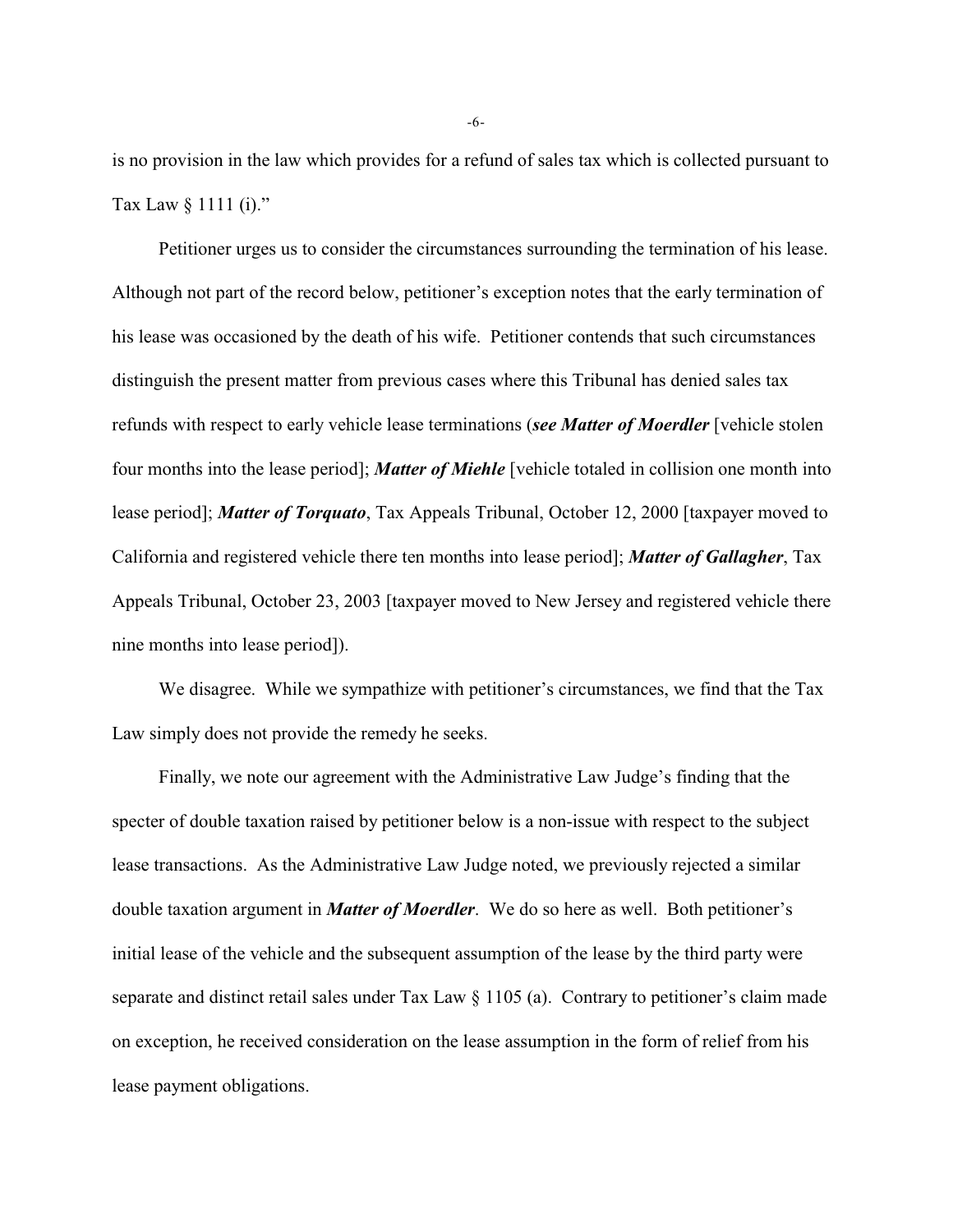Accordingly, it is ORDERED, ADJUDGED and DECREED that:

- 1. The exception of Michael Greenfield is denied;
- 2. The determination of the Administrative Law Judge is affirmed;
- 3. The petition of Michael Greenfield is denied; and
- 4. The Division of Taxation's refund claim determination notice, dated December 18,

2015, is sustained.